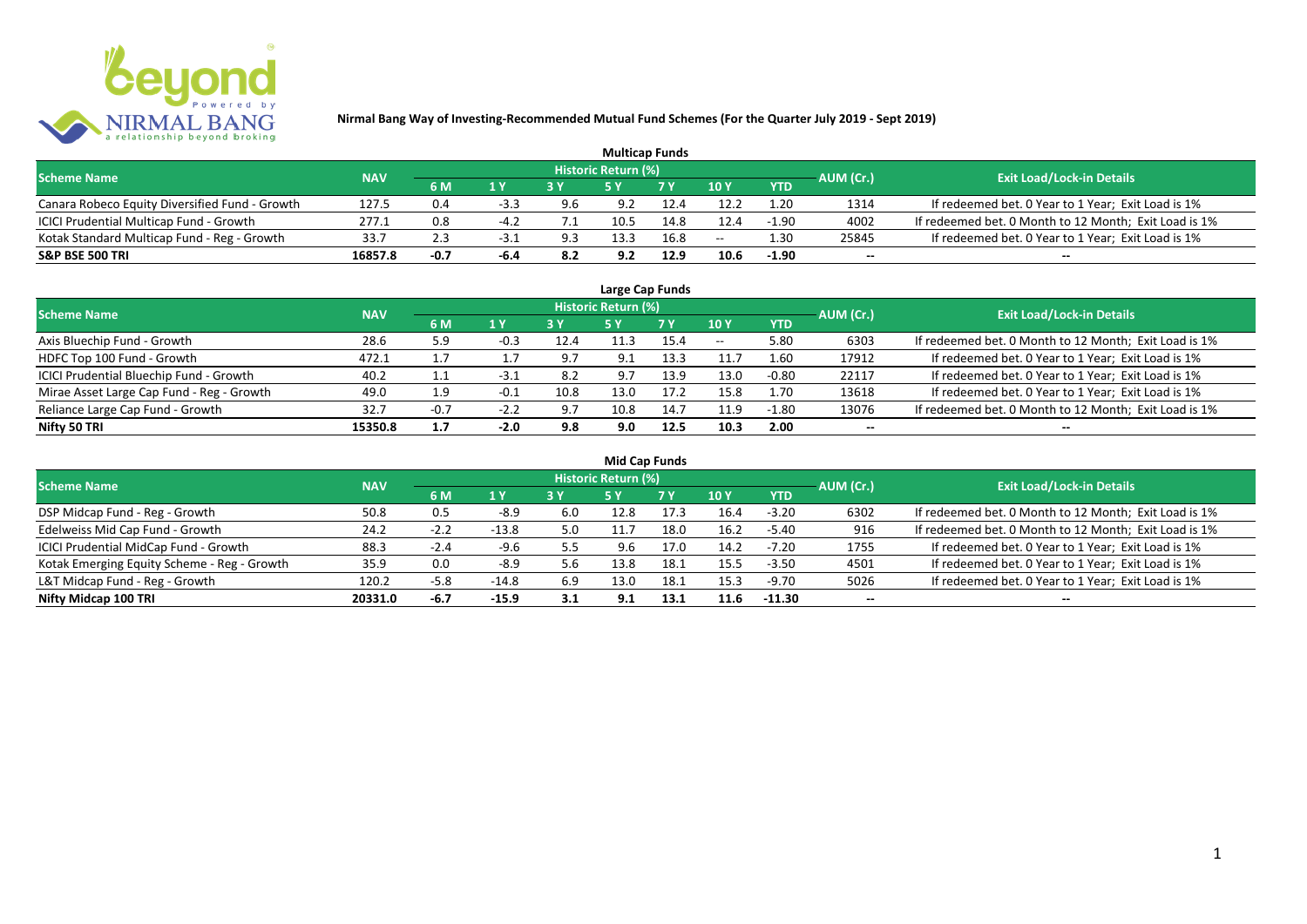

| Large & Midcap                                   |            |           |                |     |                            |      |      |            |           |                                                    |  |  |  |
|--------------------------------------------------|------------|-----------|----------------|-----|----------------------------|------|------|------------|-----------|----------------------------------------------------|--|--|--|
| <b>Scheme Name</b>                               | <b>NAV</b> |           |                |     | <b>Historic Return (%)</b> |      |      |            | AUM (Cr.) | <b>Exit Load/Lock-in Details</b>                   |  |  |  |
|                                                  |            | <b>6M</b> | 1 <sub>N</sub> |     |                            | 7 V  | 10Y  | <b>YTD</b> |           |                                                    |  |  |  |
| Canara Robeco Emerging Equities - Growth         | 86.4       |           | $-10.5$        | 9.0 | 14.7                       | 20.6 | 19.2 | $-2.90$    | 4929      | If redeemed bet. 0 Year to 1 Year; Exit Load is 1% |  |  |  |
| Invesco India Growth Opportunities Fund - Growth | 32.2       | $-0.3$    | -6.2           | 9.1 |                            | 14.9 | 12.6 | $-1.90$    | 1539      | If redeemed bet. 0 Year to 1 Year; Exit Load is 1% |  |  |  |
| NIFTY Large Midcap 250 TRI                       | 6683.3     | $-2.3$    | -8.7           | 7.9 | 10.4                       | 14.6 | 11.8 | -4.50      | $- -$     | $- -$                                              |  |  |  |

| <b>Focused Funds</b>             |            |        |      |      |                            |                |       |            |           |                                                       |  |  |  |
|----------------------------------|------------|--------|------|------|----------------------------|----------------|-------|------------|-----------|-------------------------------------------------------|--|--|--|
| <b>Scheme Name</b>               | <b>NAV</b> |        |      |      | <b>Historic Return (%)</b> |                |       |            | AUM (Cr.) | <b>Exit Load/Lock-in Details</b>                      |  |  |  |
|                                  |            | 6 M    | 4 V  |      |                            | 7 <sub>V</sub> | 10 Y  | <b>YTD</b> |           |                                                       |  |  |  |
| Axis Focused 25 Fund - Growth    | 27.1       |        |      |      | 13.3                       | 15.3           | $- -$ | 0.90       | 8044      | If redeemed bet. 0 Month to 12 Month; Exit Load is 1% |  |  |  |
| SBI Focused Equity Fund - Growth | 137.6      |        |      | 10.6 | 12.7                       | 16.0           | 18.1  | 4.10       | 4864      | If redeemed bet. 0 Year to 1 Year; Exit Load is 1%    |  |  |  |
| <b>S&amp;P BSE 500 TRI</b>       | 16857.8    | $-0.7$ | -6.4 |      | 9.2                        | 12.9           | 10.6  | $-1.90$    | $- -$     | $- -$                                                 |  |  |  |

| <b>Small Cap Funds</b>                         |            |         |         |                     |      |                          |       |            |           |                                                    |  |  |  |
|------------------------------------------------|------------|---------|---------|---------------------|------|--------------------------|-------|------------|-----------|----------------------------------------------------|--|--|--|
| <b>Scheme Name</b>                             | <b>NAV</b> |         |         | Historic Return (%) |      |                          |       |            | AUM (Cr.) | <b>Exit Load/Lock-in Details</b>                   |  |  |  |
|                                                |            | 6 M     | 1 Y     |                     |      | 7 V                      | 10Y   | <b>YTD</b> |           |                                                    |  |  |  |
| Franklin India Smaller Companies Fund - Growth | 47.5       | -7.4    | $-17.5$ |                     | 10.2 | 19.1                     | 16.4  | $-9.50$    | 7369      | If redeemed bet. 0 Year to 1 Year; Exit Load is 1% |  |  |  |
| HDFC Small Cap Fund - Growth                   | 37.7       | $-9.4$  | $-15.4$ | 8.6                 |      | 15.7                     | 13.5  | $-11.30$   | 8427      | If redeemed bet. 0 Year to 1 Year; Exit Load is 1% |  |  |  |
| L&T Emerging Businesses Fund - Reg - Growth    | 21.4       | -9.1    | $-19.6$ |                     | 12.9 | $\overline{\phantom{a}}$ | $- -$ | $-13.70$   | 6079      | If redeemed bet. 0 Year to 1 Year; Exit Load is 1% |  |  |  |
| Nifty Smallcap 100 TRI                         | 6666.4     | $-10.6$ | $-26.2$ | $-2.7$              | 2.8  | 8.9                      | 8.0   | $-14.90$   | $- -$     | $- -$                                              |  |  |  |

# **ELSS Schemes (Tax Saving u/s 80-C)**

| <b>Scheme Name</b>                            | <b>NAV</b> |        |         | Historic Return (%) |            |               |               | AUM (Cr.)  | <b>Exit Load/Lock-in Details</b> |       |
|-----------------------------------------------|------------|--------|---------|---------------------|------------|---------------|---------------|------------|----------------------------------|-------|
|                                               |            | 6 M    | 1 Y     |                     | <b>5 Y</b> | <b>7Y</b>     | 10Y           | <b>YTD</b> |                                  |       |
| Aditya Birla Sun Life Tax Relief 96 - Growth  | 28.6       | -5.6   | $-11.1$ | -6.7                | 11.8       | 16.1          | 12.2          | $-7.40$    | 8850                             | Nil   |
| Axis Long Term Equity Fund - Growth           | 43.5       | 6.1    | $-3.9$  | 9.3                 | 13.1       | 18.9          | $\sim$ $\sim$ | 1.40       | 19718                            | Nil   |
| IDFC Tax Advantage (ELSS) Fund - Reg - Growth | 51.2       | $-1.7$ | $-10.6$ | 7.4                 | 10.4       | 15.1          | 13.6          | $-5.10$    | 2060                             | Nil   |
| Invesco India Tax Plan - Growth               | 47.8       | $-1.3$ | -8.4    |                     | 11.1       | 15.7          | 14.2          | $-2.50$    | 878                              | Nil   |
| Mirae Asset Tax Saver Fund - Reg - Growth     | 17.0       |        | 0.7     | 13.8                | $-$        | $\sim$ $\sim$ | $- -$         | 1.80       | 2202                             | Nil   |
| <b>S&amp;P BSE 200 TRI</b>                    | 5464.0     | 0.1    | $-4.7$  | 8.8                 | 9.5        | 13.2          | 10.7          | $-0.80$    | $- -$                            | $- -$ |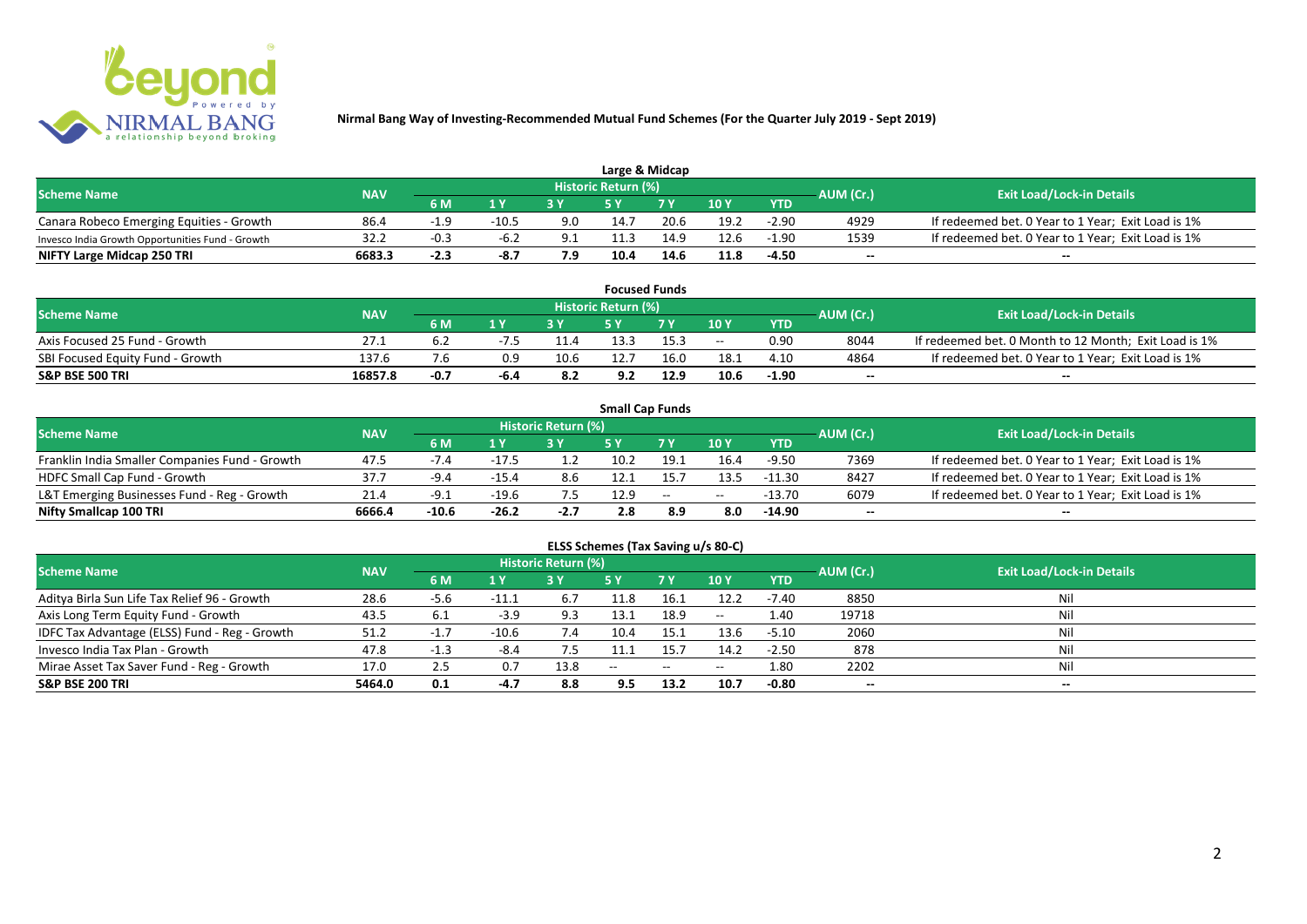

| <b>Contra/Value Fund</b>                  |            |           |        |                     |      |      |               |            |           |                                                    |  |  |  |
|-------------------------------------------|------------|-----------|--------|---------------------|------|------|---------------|------------|-----------|----------------------------------------------------|--|--|--|
| <b>Scheme Name</b>                        | <b>NAV</b> |           |        | Historic Return (%) |      |      |               |            | AUM (Cr.) | <b>Exit Load/Lock-in Details</b>                   |  |  |  |
|                                           |            | <b>6M</b> | 1 Y    |                     |      |      | $\sqrt{10}$ Y | <b>YTD</b> |           |                                                    |  |  |  |
| Kotak India EQ Contra Fund - Reg - Growth | 49.7       | $-0.2$    | $-5.0$ | 9.8                 | 10.2 | 13.5 | 11.5          | -0.60      | 865       | If redeemed bet. 0 Year to 1 Year; Exit Load is 1% |  |  |  |
| Invesco India Contra Fund - Growth        | 44.6       | $-1.0$    |        | 9.6                 | 12.5 |      | 13.6          | $-3.60$    | 4027      | If redeemed bet. 0 Year to 1 Year; Exit Load is 1% |  |  |  |
| UTI Value Opportunities Fund - Growth     | 57.4       | $-0.4$    | -75    | 5.3                 | 6.3  | 10.6 | 10.9          | $-1.70$    | 4493      | If redeemed bet. 0 Year to 1 Year; Exit Load is 1% |  |  |  |
| <b>S&amp;P BSE 500 TRI</b>                | 16857.8    | -0.7      | -6.4   | 8.2                 | 9.2  | 12.9 | 10.6          | $-1.90$    | --        | $- -$                                              |  |  |  |

| Sector/Thematic                                                           |            |         |                  |                            |      |           |               |            |                          |                                                    |  |  |  |
|---------------------------------------------------------------------------|------------|---------|------------------|----------------------------|------|-----------|---------------|------------|--------------------------|----------------------------------------------------|--|--|--|
| <b>Scheme Name</b>                                                        | <b>NAV</b> |         |                  | <b>Historic Return (%)</b> |      |           |               |            | AUM (Cr.)                | <b>Exit Load/Lock-in Details</b>                   |  |  |  |
|                                                                           |            | 6 M     | $\overline{1}$ Y | <b>3 Y</b>                 | 5Y   | <b>7Y</b> | 10Y           | <b>YTD</b> |                          |                                                    |  |  |  |
| Canara Robeco Consumer Trends Fund - Reg - Growth                         | 36.9       | $-2.8$  | $-6.1$           | 9.5                        | 13.3 | 15.6      | $\sim$ $\sim$ | $-2.00$    | 337                      | If redeemed bet. 0 Year to 1 Year; Exit Load is 1% |  |  |  |
| Mirae Asset Great Consumer Fund - Growth                                  | 32.1       | $-4.7$  | $-6.8$           | 10.9                       | 12.3 | 16.0      | $\sim$ $-$    | $-6.40$    | 802                      | If redeemed bet. 0 Year to 1 Year; Exit Load is 1% |  |  |  |
| ICICI Prudential Technology Fund - Growth                                 | 57.5       | $-5.2$  | 0.2              | 12.5                       | 10.5 | 18.4      | 18.3          | 1.40       | 445                      | If redeemed bet. 0 Day to 15 Day; Exit Load is 1%  |  |  |  |
| Reliance Pharma Fund - Growth                                             | 137.3      | $-10.4$ | $-6.7$           | $-0.9$                     | 6.5  | 12.2      | 17.0          | $-8.20$    | 2420                     | If redeemed bet. 0 Year to 1 Year; Exit Load is 1% |  |  |  |
| ICICI Prudential Banking and Financial Services Fund -<br>Retail - Growth | 62.3       | 5.5     | 0.3              | 12.3                       | 15.7 | 19.3      | 17.4          | 2.40       | 3354                     | If redeemed bet. 0 Day to 15 Day; Exit Load is 1%  |  |  |  |
| Reliance Banking Fund - Growth                                            | 265.3      | 3.1     | $-4.6$           | 11.9                       | 12.5 | 15.5      | 15.5          | 0.20       | 3203                     | If redeemed bet. 0 Year to 1 Year; Exit Load is 1% |  |  |  |
| <b>S&amp;P BSE 500 TRI</b>                                                | 16857.8    | $-0.7$  | -6.4             | 8.2                        | 9.2  | 12.9      | 10.6          | $-1.90$    | $\overline{\phantom{a}}$ | $- -$                                              |  |  |  |

| <b>Dynamic Asset Allocation Funds</b>            |            |        |        |                            |                          |       |            |            |                          |                                                         |  |  |  |
|--------------------------------------------------|------------|--------|--------|----------------------------|--------------------------|-------|------------|------------|--------------------------|---------------------------------------------------------|--|--|--|
| <b>Scheme Name</b>                               | <b>NAV</b> |        |        | <b>Historic Return (%)</b> |                          |       |            |            | AUM (Cr.)                | <b>Exit Load/Lock-in Details</b>                        |  |  |  |
|                                                  |            | 6 M    | 1Y     | <b>3Y</b>                  | 5Y                       | 7Y    | <b>10Y</b> | <b>YTD</b> |                          |                                                         |  |  |  |
| ICICI Prudential Balanced Advantage Fund - Reg - | 35.0       | 2.8    | 3.2    | 7.2                        | 9.3                      | 13.0  | 12.2       | 1.90       | 28709                    | If redeemed bet. 0 Year to 1 Year; Exit Load is 1%      |  |  |  |
| Growth                                           |            |        |        |                            |                          |       |            |            |                          |                                                         |  |  |  |
| Invesco India Dynamic Equity Fund - Growth       | 28.4       | 2.2    | $-3.1$ | 6.9                        | 9.0                      | 13.2  | 11.5       | 2.70       | 966                      | If redeemed bet. 0 Month to 3 Month; Exit Load is 0.25% |  |  |  |
| Reliance Balanced Advantage Fund - Growth        | 89.1       | 2.6    | 2.4    | 8.5                        | 9.3                      | 13.2  | 11.5       | 2.40       | 2040                     | If redeemed bet. 0 Month to 12 Month; Exit Load is 1%   |  |  |  |
| SBI Dynamic Asset Allocation Fund - Reg - Growth | 13.1       | $-0.7$ | $-1.0$ | 6.7                        | $\overline{\phantom{a}}$ | $- -$ | $- -$      | 0.20       | 687                      | If redeemed bet. 0 Month to 12 Month; Exit Load is 1%   |  |  |  |
| NIFTY 50 Hybrid Composite Debt 65:35 Index       | 9766.8     | 3.9    | 3.1    | 9.2                        | 9.2                      | 11.4  | 9.8        | 4.20       | $\overline{\phantom{a}}$ | $- -$                                                   |  |  |  |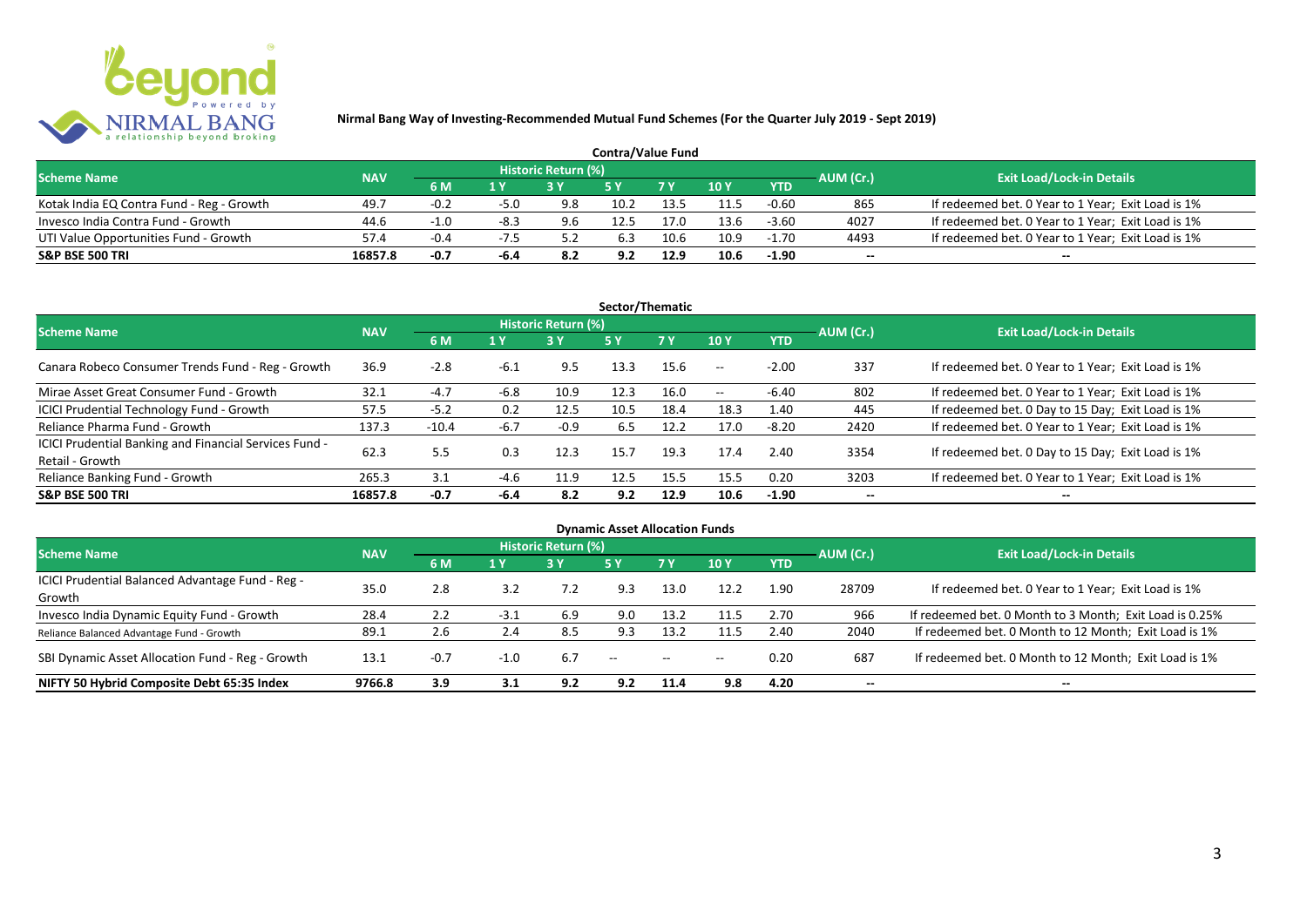

| <b>Hybrid Aggressive</b>                        |            |     |        |                            |                          |      |                          |            |                          |                                                       |  |  |  |  |
|-------------------------------------------------|------------|-----|--------|----------------------------|--------------------------|------|--------------------------|------------|--------------------------|-------------------------------------------------------|--|--|--|--|
| <b>Scheme Name</b>                              | <b>NAV</b> |     |        | <b>Historic Return (%)</b> |                          |      |                          |            | AUM (Cr.)                | <b>Exit Load/Lock-in Details</b>                      |  |  |  |  |
|                                                 |            | 6 M | 1 Y    |                            | 5 Y                      | 7 Y  | 10Y                      | <b>YTD</b> |                          |                                                       |  |  |  |  |
| HDFC Hybrid Equity Fund - Growth                | 52.1       | 2.0 |        | 5.8                        | 6.3                      | 10.7 | 9.8                      | 1.40       | 22221                    | If redeemed bet. 0 Year to 1 Year; Exit Load is 1%    |  |  |  |  |
| ICICI Prudential Equity & Debt Fund - Growth    | 129.5      | 3.4 | 1.2    | 8.5                        | 10.7                     | 15.0 | 13.8                     | 1.20       | 25617                    | If redeemed bet. 0 Year to 1 Year; Exit Load is 1%    |  |  |  |  |
| Mirae Asset Hybrid - Equity Fund - Reg - Growth | 14.4       | 3.3 | 2.5    | 9.5                        | $\overline{\phantom{a}}$ | --   | $\overline{\phantom{a}}$ | 3.00       | 2196                     | If redeemed bet. 0 Year to 1 Year; Exit Load is 1%    |  |  |  |  |
| SBI Equity Hybrid Fund - Growth                 | 133.3      | 5.9 |        | 8.5                        |                          | 15.4 | 12.0                     | 3.80       | 29832                    | If redeemed bet. 0 Month to 12 Month; Exit Load is 1% |  |  |  |  |
| Canara Robeco Equity Hybrid Fund - Growth       | 153.6      | 1.8 | $-0.2$ | 8.4                        | 10.5                     | 13.2 | 12.6                     | 2.10       | 2316                     | If redeemed bet. 0 Year to 1 Year; Exit Load is 1%    |  |  |  |  |
| NIFTY 50 Hybrid Composite Debt 65:35 Index      | 9766.8     | 3.9 | 3.1    | 9.2                        | 9.2                      | 11.4 | 9.8                      | 4.20       | $\overline{\phantom{a}}$ | $- -$                                                 |  |  |  |  |

| <b>Arbitrage Fund</b>                      |            |     |     |                            |     |    |     |            |           |                                                         |  |  |  |
|--------------------------------------------|------------|-----|-----|----------------------------|-----|----|-----|------------|-----------|---------------------------------------------------------|--|--|--|
| <b>Scheme Name</b>                         | <b>NAV</b> |     |     | <b>Historic Return (%)</b> |     |    |     |            | AUM (Cr.) | <b>Exit Load/Lock-in Details</b>                        |  |  |  |
|                                            |            | 1 M | 3 M | 6 M                        |     | つV |     | <b>YTD</b> |           |                                                         |  |  |  |
| IDFC Arbitrage Fund - Reg - Growth         | 23.9       |     |     | 6.9                        | 6.7 |    |     | 6.90       | 5498      | If redeemed bet. 0 Month to 1 Month; Exit Load is 0.25% |  |  |  |
| Kotak Equity Arbitrage Fund - Reg - Growth | 27.0       |     | כ.ס | 6.6                        | 6.6 |    |     | 6.60       | 13769     | If redeemed bet. 0 Day to 30 Day; Exit Load is 0.25%    |  |  |  |
| Reliance Arbitrage Fund - Growth           | 19.4       |     | 6.6 | 6.8                        | 6.6 |    | b.4 | 6.80       | 8759      | If redeemed bet. 0 Month to 1 Month; Exit Load is 0.25% |  |  |  |

|                                          |            |       |       |                     |       | <b>Equity Saver</b>                            |       |            |           |                                                       |
|------------------------------------------|------------|-------|-------|---------------------|-------|------------------------------------------------|-------|------------|-----------|-------------------------------------------------------|
| <b>Scheme Name</b>                       | <b>NAV</b> |       |       | Historic Return (%) |       |                                                |       |            |           | <b>Exit Load/Lock-in Details</b>                      |
|                                          |            | 6 M   | 1 V   |                     |       | 7 <sub>V</sub>                                 | 10Y   | <b>YTD</b> | AUM (Cr.) |                                                       |
| Axis Equity Saver Fund - Reg - Growth    | 12.7       | 2.4   | 1.0   | 6.4                 | $- -$ | $\hspace{0.1mm}-\hspace{0.1mm}-\hspace{0.1mm}$ | $- -$ | 2.60       | 766       | If redeemed bet. 0 Month to 12 Month; Exit Load is 1% |
| <b>HDFC Equity Savings Fund - Growth</b> | 36.2       |       |       |                     |       | 8.9                                            | 9.1   | 2.10       | 5422      | If redeemed bet. 0 Year to 1 Year; Exit Load is 1%    |
| Kotak Equity Savings Fund - Reg - Growth | 14.1       | 1.8   |       | 6.8                 | $-$   | $\sim$                                         | $- -$ | 1.90       | 2122      | If redeemed bet. 0 Year to 1 Year; Exit Load is 1%    |
| CRISIL Hybrid 50+50 - Moderate Index*    | $- -$      | $- -$ | $- -$ |                     | --    | $- -$                                          |       | $- -$      | $- -$     | $- -$                                                 |

|                                           |            |           |     |                     |     | <b>Liquid Funds</b> |            |                 |           |                                  |
|-------------------------------------------|------------|-----------|-----|---------------------|-----|---------------------|------------|-----------------|-----------|----------------------------------|
| <b>Scheme Name</b>                        | <b>NAV</b> |           |     | Historic Return (%) |     |                     | <b>YTM</b> | Avg             | AUM (Cr.) | <b>Exit Load/Lock-in Details</b> |
|                                           |            | <b>1W</b> | 2 W | M                   | 3 M | 1Y                  |            | <b>Maturity</b> |           |                                  |
| Axis Liquid Fund - Growth                 | 2113.8     | 6.5       | 6.3 | 6.7                 | 6.9 | 7.4                 | 6.5        | 0.11            | 27255     | Nil                              |
| IDFC Cash Fund - Reg - Growth             | 2308.5     | 6.3       |     | 6.3                 | 6.6 |                     | 6.3        | 0.08            | 10199     | Nil                              |
| Kotak Liquid Scheme - Reg - Growth        | 3859.6     | 6.4       | 6.1 | 6.4                 | 6.8 | 7.3                 | 6.5        | 0.10            | 29065     | Nil                              |
| Mirae Asset Cash Management Fund - Growth | 1995.8     | 6.4       |     | 6.6                 | 6.8 | 7.4                 | 6.4        | 0.11            | 3033      | Nil                              |
| <b>CRISIL Liquid Fund Index</b>           | $- -$      | 6.7       | 6.4 | 6.9                 | 7.3 | $-$                 | $- -$      | $- -$           | $- -$     | $- -$                            |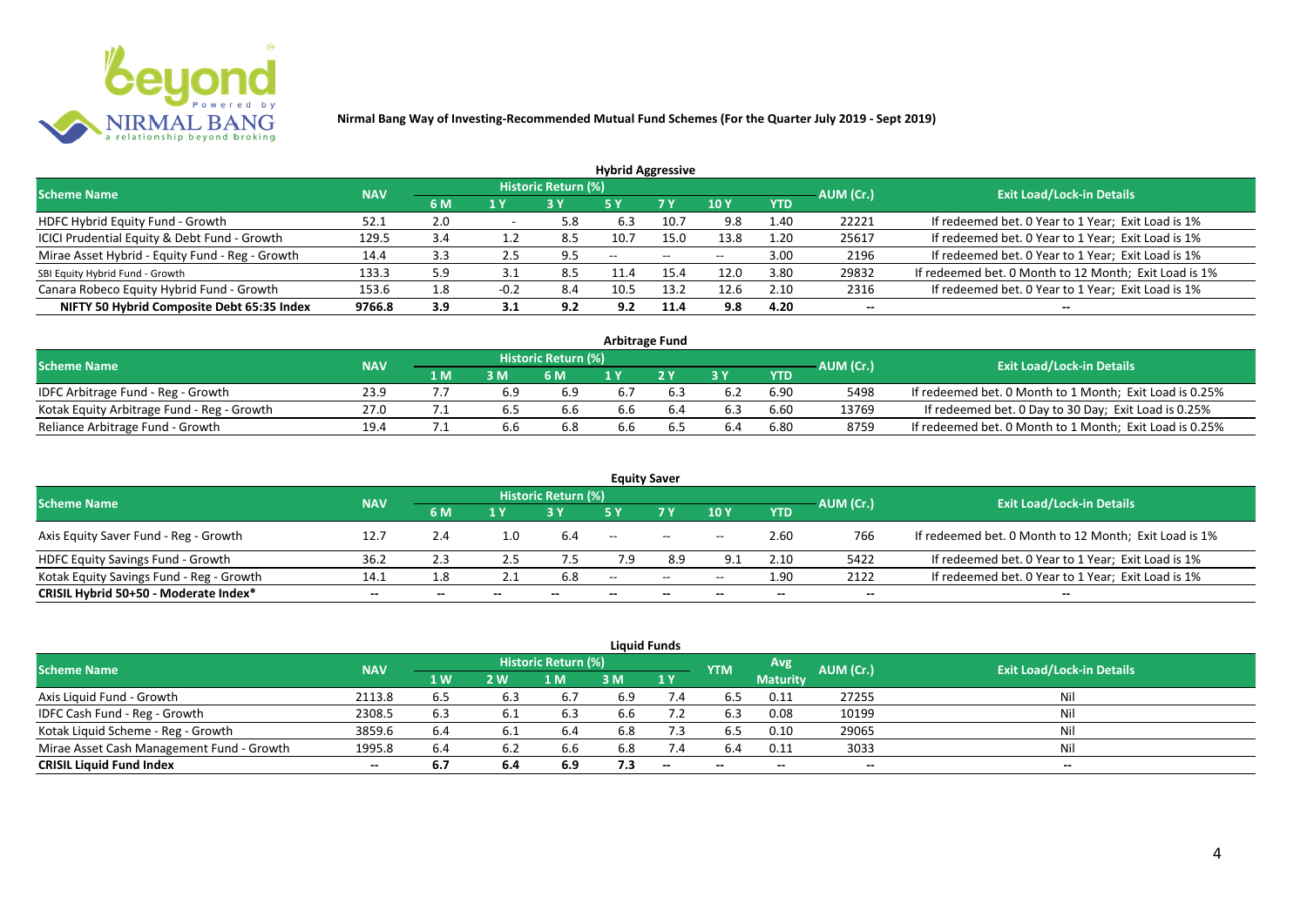

|                                               |            |      |     |                            |       | <b>Ultra Short Fund</b>  |            |                 |           |                                  |
|-----------------------------------------------|------------|------|-----|----------------------------|-------|--------------------------|------------|-----------------|-----------|----------------------------------|
| <b>Scheme Name</b>                            | <b>NAV</b> |      |     | <b>Historic Return (%)</b> |       |                          | <b>YTM</b> | Avg             | AUM (Cr.) | <b>Exit Load/Lock-in Details</b> |
|                                               |            | 1 M  | 3 M | 6 M                        |       | 3 Y                      |            | <b>Maturity</b> |           |                                  |
| HDFC Ultra Short Term Fund - Reg - Growth     | 10.7       | 10.4 | 8.8 | 8.5                        | $- -$ | $\overline{\phantom{a}}$ |            | 0.50            | 6847      | Nil                              |
| IDFC Ultra Short Term Fund - Reg - Growth     | 10.9       | 9.7  | 9.0 | 8.6                        | 8.5   | $- -$                    |            | 0.46            | 2858      | Nil                              |
| SBI Magnum Ultra Short Duration Fund - Growth | 4258.7     | 10.2 | 8.  | 8.3                        | 8.5   |                          |            | 0.50            | 7858      | Nil                              |
| <b>NIFTY Ultra Short Duration Debt Index</b>  | 3888.4     | 9.6  | 8.6 | 8.2                        | 8.5   | 7.6                      | $-$        | $-$             | $- -$     | $- -$                            |

| <b>Money Market Fund</b>                                   |            |      |     |                     |                          |     |            |                 |           |                                  |  |  |  |  |
|------------------------------------------------------------|------------|------|-----|---------------------|--------------------------|-----|------------|-----------------|-----------|----------------------------------|--|--|--|--|
| <b>Scheme Name</b>                                         | <b>NAV</b> |      |     | Historic Return (%) |                          |     | <b>YTM</b> | Avg             | AUM (Cr.) | <b>Exit Load/Lock-in Details</b> |  |  |  |  |
|                                                            |            | 1 M  | 3M  | 6 M                 | 1Y                       | 3 Y |            | <b>Maturity</b> |           |                                  |  |  |  |  |
| Aditya Birla Sun Life Money Manager Fund - Reg -<br>Growth | 257.6      | 11.4 | 9.6 | 8.8                 | 8.7                      | 7.6 |            | 0.56            | 11329     | Nil                              |  |  |  |  |
| ICICI Prudential Money Market Fund - Reg - Growth          | 266.0      | 10.3 | 9.0 | 8.5                 | 8.4                      | 7.4 | 7.1        | 0.40            | 8776      | Nil                              |  |  |  |  |
| Reliance Money Market Fund - Growth                        | 2904.6     | 10.6 | 9.4 | 8.7                 | 8.7                      | 7.5 | 7.2        | 0.45            | 3277      | Nil                              |  |  |  |  |
| UTI Money Market Fund - Reg - Growth                       | 2159.4     | 10.9 | 9.3 | 8.7                 | 8.6                      | 7.5 | 7.3        | 0.69            | 5786      | Nil                              |  |  |  |  |
| <b>CRISIL Liquid Fund Index</b>                            | $- -$      | 6.9  | 7.3 | $- -$               | $\overline{\phantom{a}}$ | --  | $- -$      | $- -$           | $- -$     | $- -$                            |  |  |  |  |

|                                                 |            |      |      |                            | <b>Short Term Fund</b> |      |            |                 |                  |                                  |
|-------------------------------------------------|------------|------|------|----------------------------|------------------------|------|------------|-----------------|------------------|----------------------------------|
| <b>Scheme Name</b>                              | <b>NAV</b> |      |      | <b>Historic Return (%)</b> |                        |      | <b>YTM</b> | Avg             | <b>AUM</b> (Cr.) | <b>Exit Load/Lock-in Details</b> |
|                                                 |            | 1 M  | 3 M  | 6 M                        |                        | 73 Y |            | <b>Maturity</b> |                  |                                  |
| HDFC Short Term Debt Fund - Growth              | 21.3       | 15.  | 12.3 | 10.5                       | 9.2                    |      | 8.0        | 2.32            | 7992             | Nil                              |
| IDFC Bond Fund - Short Term Plan - Reg - Growth | 39.3       | 17.4 | 12.5 | 11.1                       | 9.6                    |      |            | 2.16            | 8021             | Nil                              |
| Kotak Bond Short Term Plan - Reg - Growth       | 36.0       | 16.8 | 13.7 | 11.1                       | 9.4                    |      | -8.1       | 2.80            | 9143             | Nil                              |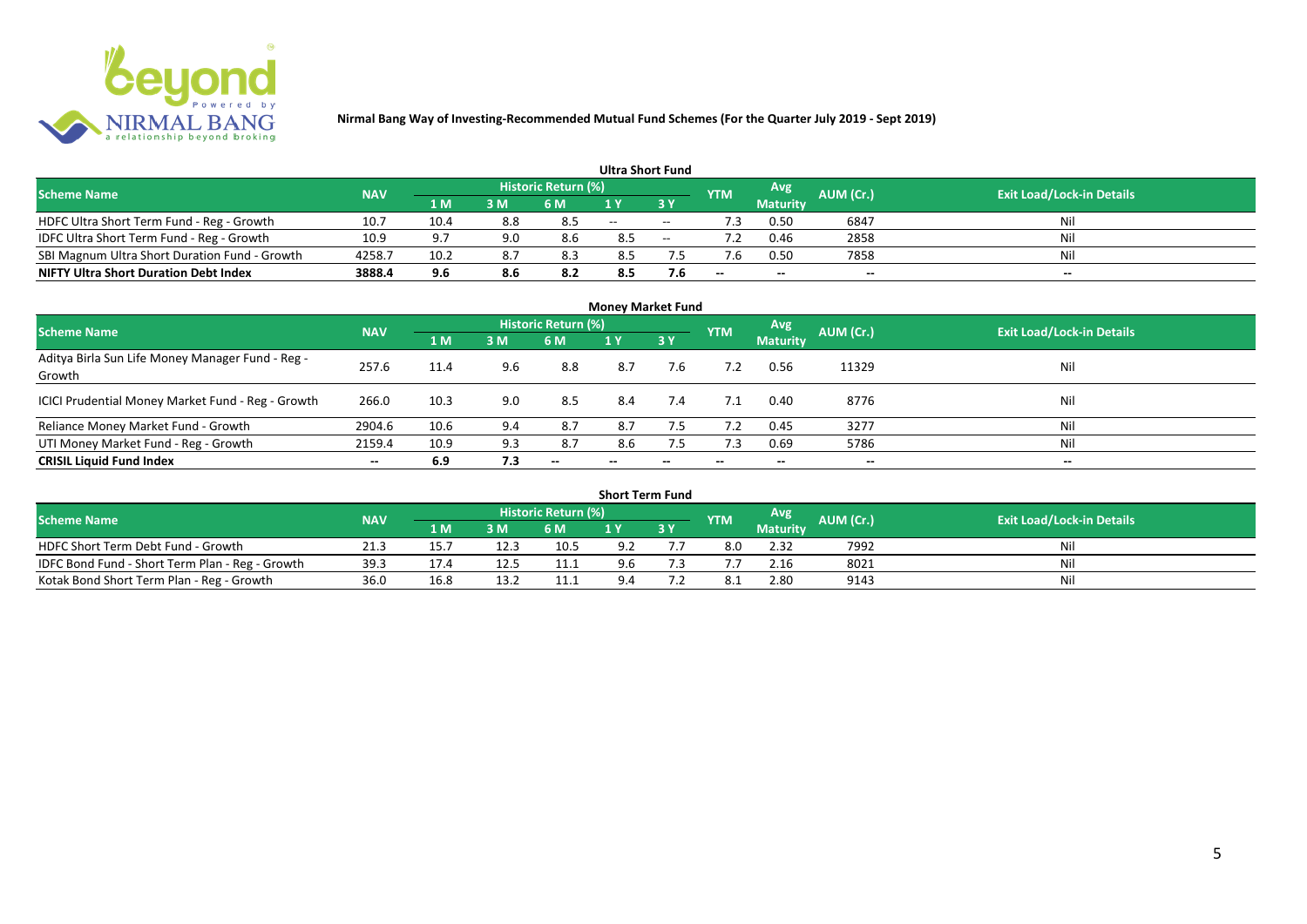

| <b>Low Duration Fund</b>                  |            |      |     |                            |     |  |            |          |           |                                  |  |  |  |  |
|-------------------------------------------|------------|------|-----|----------------------------|-----|--|------------|----------|-----------|----------------------------------|--|--|--|--|
| <b>Scheme Name</b>                        | <b>NAV</b> |      |     | <b>Historic Return (%)</b> |     |  | <b>YTM</b> | Avg      | AUM (Cr.) | <b>Exit Load/Lock-in Details</b> |  |  |  |  |
|                                           |            | 1 M  | 3 M | 6 M                        | 1 Y |  |            | Maturity |           |                                  |  |  |  |  |
| <b>HDFC Low Duration Fund - Growth</b>    | 40.2       | 11.3 |     | 8.6                        | 8.0 |  |            | 0.87     | 15150     | Nil                              |  |  |  |  |
| Canara Robeco Savings Fund - Reg - Growth | 30.1       | 11.9 | 9.6 | 8.8                        | 8.3 |  | '.4        | 0.83     | 1060      | Nil                              |  |  |  |  |
| IDFC Low Duration Fund - Reg - Growth     | 27.3       | 12.0 | 9.8 | 9.0                        | 8.6 |  |            | 0.79     | 3890      | Nil                              |  |  |  |  |

| <b>Banking &amp; PSU Bond Funds</b>                                                                                                                |      |      |      |      |      |    |     |                 |      |    |  |  |  |  |
|----------------------------------------------------------------------------------------------------------------------------------------------------|------|------|------|------|------|----|-----|-----------------|------|----|--|--|--|--|
| <b>Historic Return (%)</b><br><b>Avg</b><br><b>AUM (Cr.)</b><br><b>Exit Load/Lock-in Details</b><br><b>NAV</b><br><b>Scheme Name</b><br><b>YTM</b> |      |      |      |      |      |    |     |                 |      |    |  |  |  |  |
|                                                                                                                                                    |      | 1 M  | 3 M  | 6 M  |      | 3Y |     | <b>Maturity</b> |      |    |  |  |  |  |
| HDFC Banking and PSU Debt Fund - Reg - Growth                                                                                                      | 15.6 | 17.8 | 13.5 | 11.  |      |    | 8.4 | 2.84            | 3187 | Ni |  |  |  |  |
| Kotak Banking and PSU Debt Fund - Reg - Growth                                                                                                     | 44.1 | 19.8 | 16.7 | 13.2 | 10.9 |    | 79  | 4.27            | 1790 | Ni |  |  |  |  |
| IDFC Banking & PSU Debt Fund - Reg - Growth                                                                                                        | 16.7 | 21.5 | 15.7 | 13.8 | 11.4 |    | 7.8 | 3.62            | 6718 | Ni |  |  |  |  |

| <b>Corporate Bond Funds</b>                         |            |      |      |                            |      |           |            |                 |           |                                  |  |  |  |  |
|-----------------------------------------------------|------------|------|------|----------------------------|------|-----------|------------|-----------------|-----------|----------------------------------|--|--|--|--|
| <b>Scheme Name</b>                                  | <b>NAV</b> |      |      | <b>Historic Return (%)</b> |      |           | <b>YTM</b> | Avg             | AUM (Cr.) | <b>Exit Load/Lock-in Details</b> |  |  |  |  |
|                                                     |            | 1 M  | 3 M  | 6 M                        |      | <b>3Y</b> |            | <b>Maturity</b> |           |                                  |  |  |  |  |
| ICICI Prudential Corporate Bond Fund - Reg - Growth | 19.8       | 16.1 | 12.4 | 11.2                       | 9.3  | 7.6       | -8.1       | 2.16            | 7143      | Nil                              |  |  |  |  |
| HDFC Corporate Bond Fund - Growth                   | 21.7       | 20.3 | 15.6 | 13.2                       | 10.7 | 8.0       | 7.9        | 4.21            | 12258     | Nil                              |  |  |  |  |
| Kotak Corporate Bond Fund - Std - Growth            | 2552.8     | 15.5 | 11.6 | 10.4                       | 9.3  | 8.1       | 7.9        | 1.61            | 2149      | Nil                              |  |  |  |  |